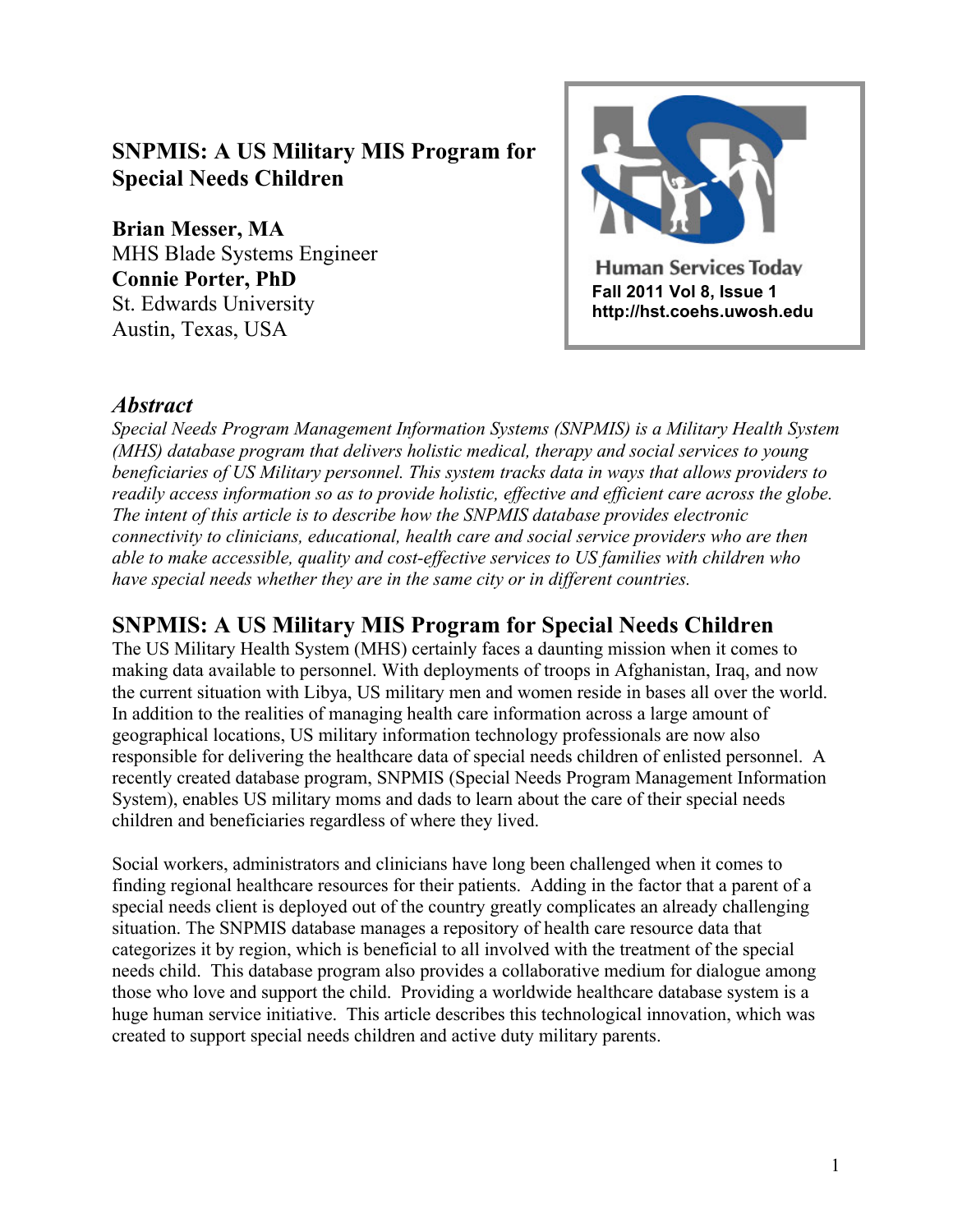# **SNPMIS: Definition and Deliverables**

SNPMIS or The Special Needs Program Management Information System is a database program that manages therapeutic and medical data to all military families who have special needs children or beneficiaries. In short, SNPMIS is revolutionizing special needs care for the children of Military personnel through information technology. The database automates many tedious, resource intensive services such as medical scheduling and appointing, provider privileging and credentialing, patient safety and healthcare reporting, special needs management, nutrition management solutions, and clinical data analysis (Smith, 2009). In addition to providing a central location of information that depicts how and what care options are being provided for these beneficiaries, the program also enables all authorized caregivers and family members access to this information so holistic, up to date information can be retrieved. Normally, a patient goes to several professionals and the appointment data, diagnosis and recommendations reside in each location. SNPMIS makes it possible for all caregivers and parents to see what treatments are being done by whom and when. Because the program tracks therapy information, medical prescriptions as well as educational activities the patient's parents and caregivers can all competently discuss treatment decisions, progress and inertia (DHSS, 2011) which at the writing is quite novel in the health care arena.

### **SNPMIS Program**

When SNPMIS provides clinicians and other service providers access to a patient's entire treatment history (e.g., records, lab results medications, and treatments) and upcoming appointment and recommendation data, it expedites communication around the patient's condition as well as eliminating communication mistakes made by inaccurately interpreting handwriting. Other mistakes such as medication dosage errors can be avoided because all caregivers will know what is being prescribed, and the system is programmed to flag medication warnings. While data entry errors could be made, the system or a system user can provide quick feedback to address mistakes.

Confusion on what type of care a child is getting from other providers, unnecessary treatments or wasteful visits are less likely to happen to a patient in the SNPMIS system. Since databases by nature are pre-programmed with specific parameters, errors and redundancy are also eliminated. This automated approach also enables cost cutting measures such as immediately informing a physician that a referral or prescription will not be covered by the patient's coverage. Additionally, services and meds that are needed can be easily proposed in the system for inclusion and possible addition. Once the information is proposed the data can be trended for future insurance coverage decisions. Finally, the time normally invested in paperwork can now be reallocated to time spent on other aspects of caring for the patient. Electronic guidelines and reminders increase the effectiveness of all those involved in providing care for a special needs child. For instance, a child's situation could improve more readily if appointments are honored and not missed and home care deliverables are easily accessed.

SNPMIS provides and analyzes an enormous amount of information. SNPMIS gives providers the ability to specialize treatment options determinate on outcomes for each specific patient. The shared database provides quick access and real time information for clinicians to problem solve and collaborate plus sets the stage for collaborative efforts between healthcare, educational and social service providers.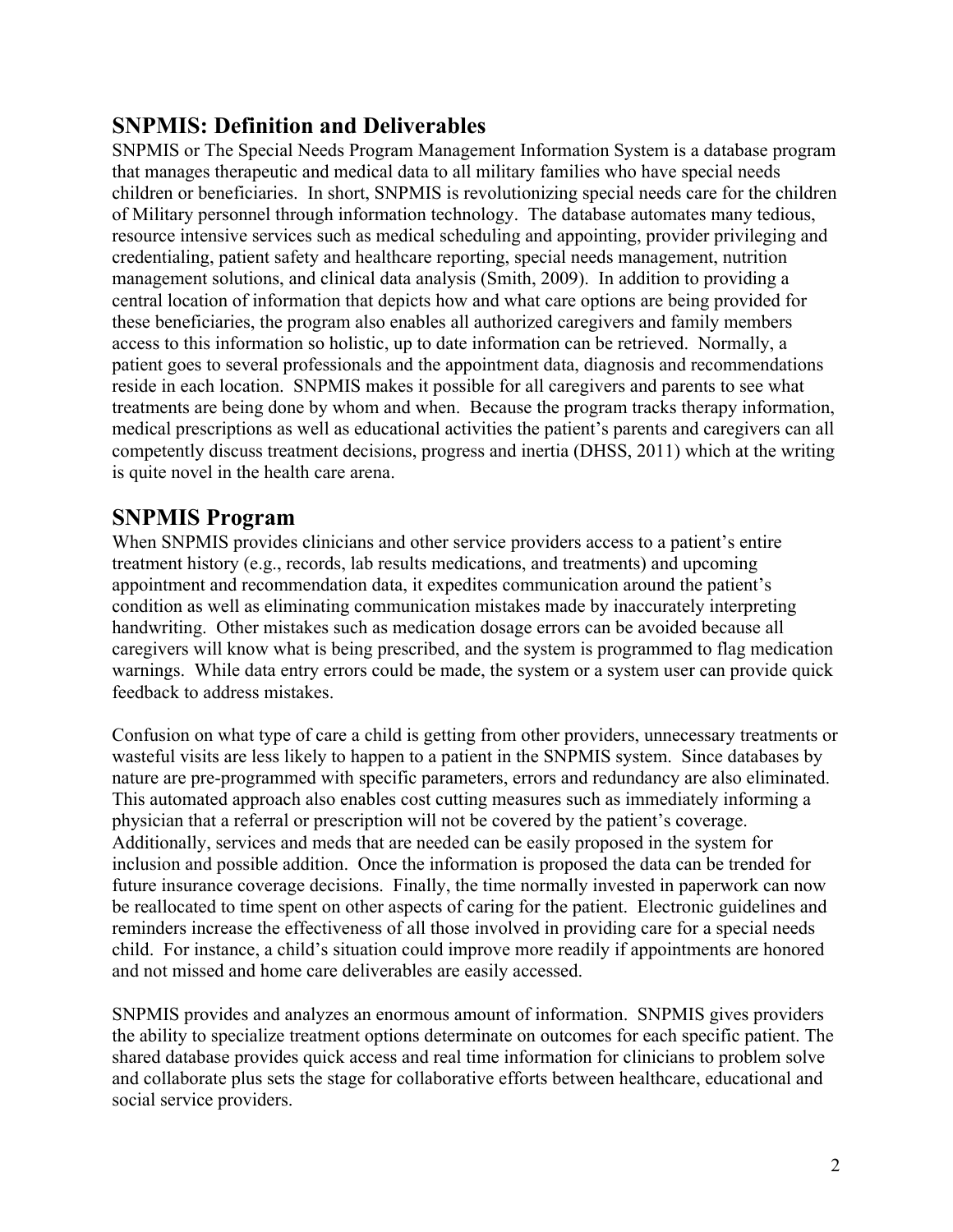SNPMIS presents data in ways that positive changes can be made holistically. Providers who have the same information can reduce the duplication of efforts, eliminate counteractive activities and speed up communication processes. These processes supply the data for collaborative decision-making processes. SNPMIS offers a multidisciplinary team the use of a mixture of subjective and objective information available about a child's functioning relative to each of the desired outcomes. As with most service evaluations, objective data alone can fall short of providing sufficient information needed to make a rating decision. Combining subjective data with objective data provides additional insights, which can be significant. SNPMIS provides both objective and subjective data ensuring a more accurate picture of a child's situation. When a team consensus decision-making process rates a patient's progress, the rating using SNPMIS is normally more accurate than a rating made without using SNPMIS. (EDIS, 2008).

Another benefit the SNPMIS program provides is that the parents and caretakers of the patients become SNPMIS program participants. Through education, providers are able to provide parents and caretakers with tools necessary to effect positive changes. For example, how the family understands and uses the information is the result of a service provided. If a provider shared information about a possible strategy such as: 'creating a need for the child to express wants/needs by offering the child choices at meal time,' and the parent understands and uses the strategy effectively to help the child express desires, a benefit has been experienced (EDIS, 2008).

Another SNPMIS user, the Army Educational and Developmental Intervention Service (EDIS) also collects data from the database to measure initiative outcomes. Raw data (i.e. individual child data) can be collected at the local program level in each country and systematically collected through SNPMIS to create the "Child Outcomes Summary Form (COSF)." This form becomes an entry for each child in the system. This effort rates outcome results (EDIS, 2008), and the record entered can also link to each patient record. Through this SNPMIS report, aggregate data is converted to reporting categories determining the quality of care given at the program level (EDIS, 2008). The data can be viewed locally, by state, regionally and/or by worldwide and by program. This control is available for a variety of factors, including types of disability and levels of severity. Consequently patients who have a particular disability could also be linked to program and outcome data. This data connection better informs clinicians, caregivers and families how outcomes are related to specific characteristics of a child's treatment (EDIS, 2008).

SNPMIS also enables healthcare providers to track patients enhancing their ability to provide a better level of care than in the past. SNPMIS can be used to produce reports with specific outcomes for every patient in the system. For example, if a school-aged patient has a specific disability or disease, SNPMIS provides data to specialize individual care for that child. The SNPMIS data system stores, examines and makes recommendations for the child given the information provided. Given a sufficient amount of data, the database can compare the child's prognosis relative to many other factors. For instance, imagine a solider has just learned that her daughter has been diagnosed with a disorder. The child outcome data provided by SNPMIS provides data such as race/ethnicity, military rank of the parents, beginning date of treatment,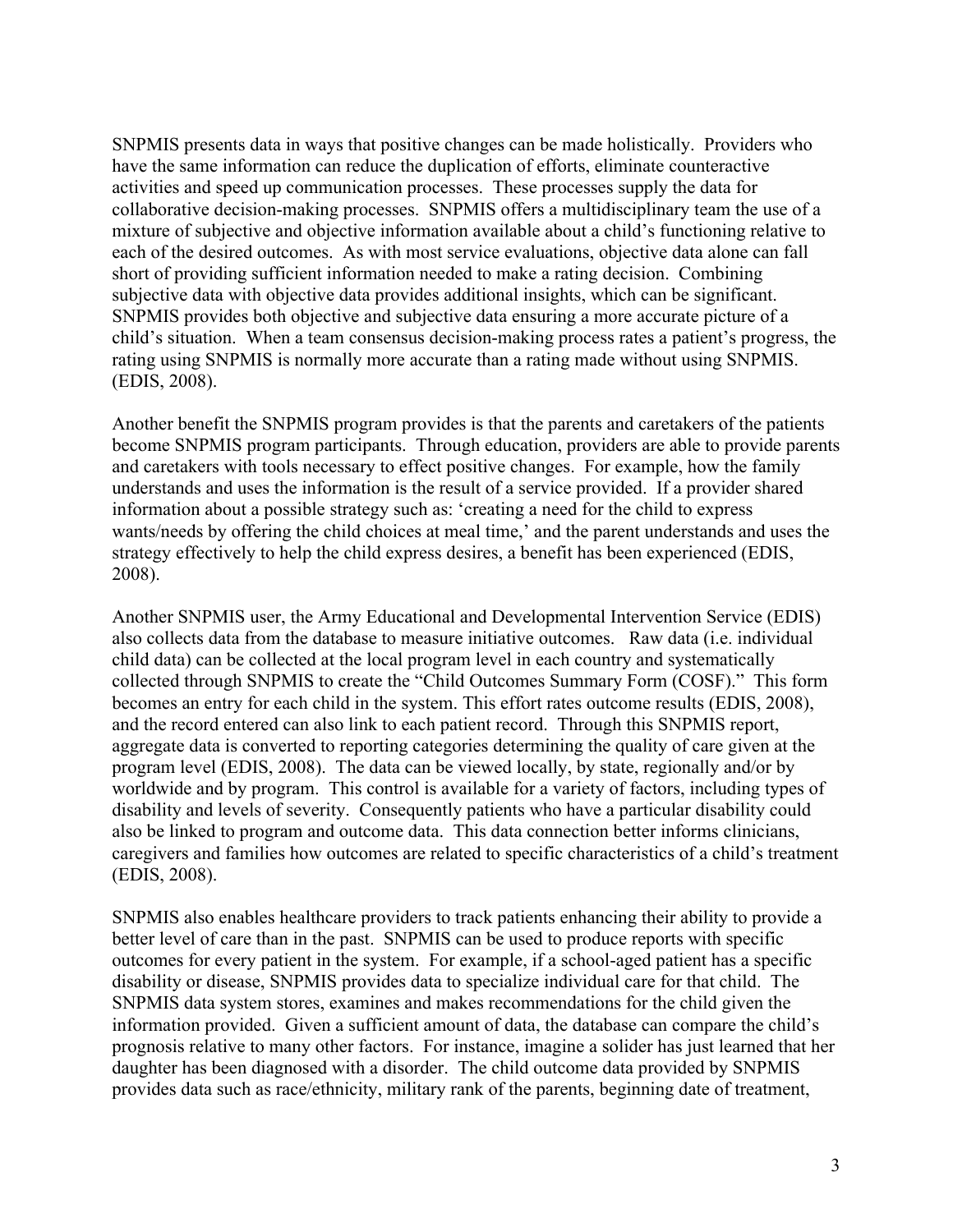mix of services provided, and age at entry. Similar demographic data from other patients could be related to this particular child's case for comparison and contrast to analyze for information such as treatment programs the patient could be enrolled in that provided benefit to other patients. Access to outcome data and the ability to analyze it assists physicians and patients in learning more about other treatments, social services and educational programs listed in the database. The intent of the database developers was to effectively manage data so that the diagnosis and treatment of special needs children would increase the likelihood of the children growing up to live healthy and productive lives, and this can all be done regardless of where the parent or the child resides (DHSS, 2011).

SNPMIS identifies child progress and outcome data that gives providers the ability to identify and prescribe intervention programs that would benefit each child. SNPMIS can provide percentages on groups of children enrolled in a program and their results. This program data can provide norms of treatment programs. Program data by region can be analyzed as well as individual child data compared to their own regional results. An example would be looking at the ratings for different EDIS early intervention programs and how one child's progress is compared to norm for the particular program they are enrolled in as a patient. While a database cannot ensure that all children will progress, having a database that makes the information available to professionals and parents will ensure that all involved in caring for the special needs child will have the same data. Collecting data at the program level allows providers data on their program's performance and the percentage of clients who have not been able to progress (EDIS, 2008).

SNPMIS is a systematic tool that produces high-level data and individual data, which can assist professionals in providing proper care for patients. Another benefit of the SNPMIS data is educational services that provide parents with information about their child's special needs. The use of this benefit is referred to as 'Family Outcomes.' Family Outcomes could be a class on their child's disorder or a class on how to communicate with their child or beneficiary.

Similarly, providing parents with information about their child's diagnosis is a service. If parents or family members understand the information and find it helpful in describing their child's condition to others, advocating for services, or responding effectively when their child needs additional support, a benefit has been experienced and a family outcome has been achieved. Services include the provision of information, material, and emotional support. How the family understands and uses the service support is an outcome" (EDIS, 2008).

The Army Educational and Developmental Intervention Services (EDIS) have developed five family outcomes that SNPMIS provides:

- 1. Understand their child's strengths, abilities, and special needs.<br>2. Know their rights and advocate effectively for their children.
- 2. Know their rights and advocate effectively for their children.
- 3. Help their children develop and learn.
- 4. Have support systems.
- 5. Access desired services, programs, activities in their community. (EDIS, 2008).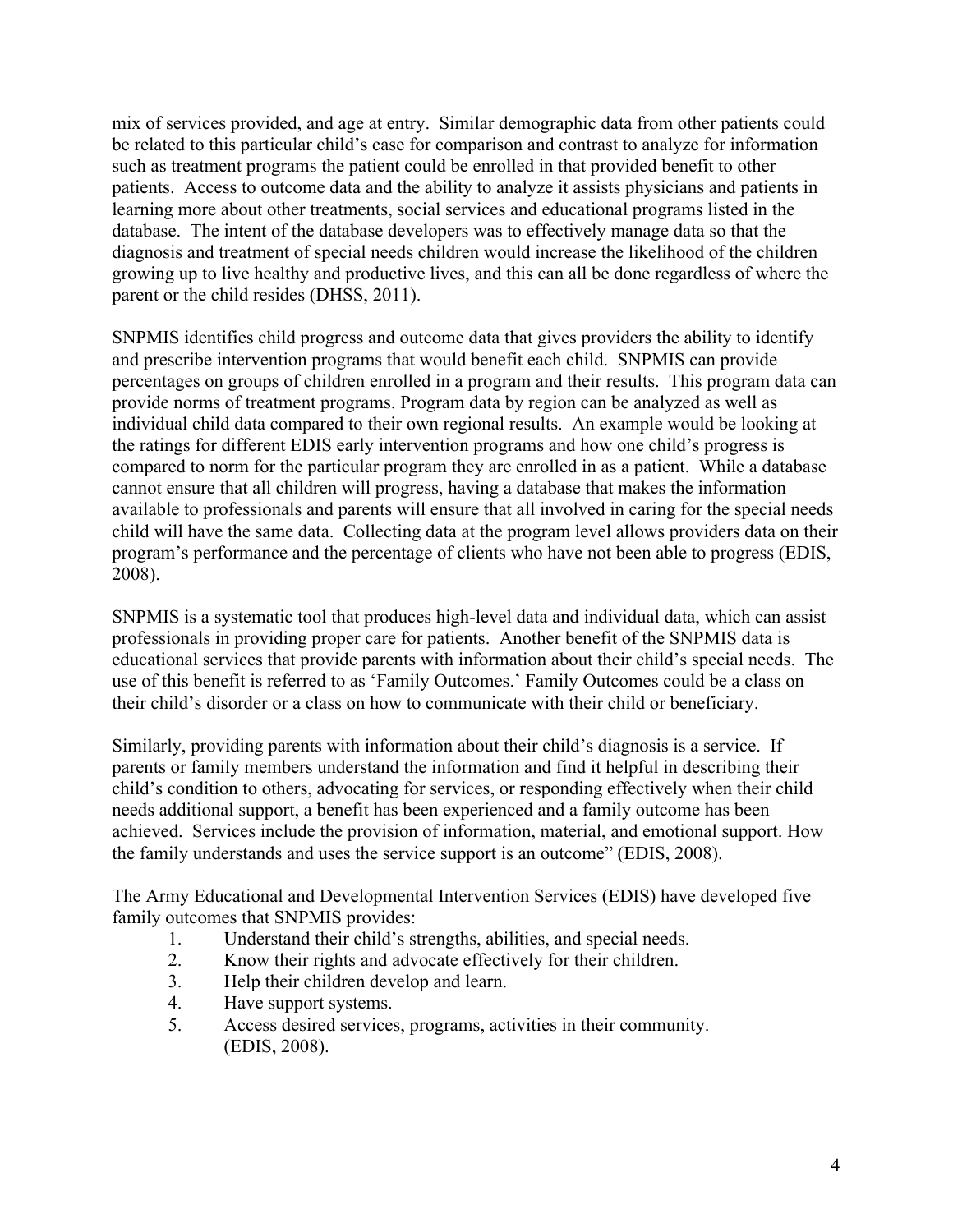In addition to the family outcomes that focus on actual skills, confidence, and resources, there are universal outcomes such as 'Early intervention.' The database also generates surveys that assess how these outcomes have helped the family system. A survey that hones in on universal outcomes, Family Outcome Survey (FOS), describes status and ability (Bailey, 2006) which produces a data report to program administrators. Outcome data collected by SNPMIS can provide feedback to all parties involved in providing special needs care for children.

## **Future Considerations**

SNPMIS processing power and abilities will need to change over time. Developments made to enhance information delivery to military beneficiaries should be reviewed in the future. For example, assessments of how families with multiple children are receiving care may be in the same pool of data with families who only have one special needs child. In order for EDIS to get the best possible information as it relates to families' experiences in EDIS early intervention (EDIS, 2008), additional SNPMIS studies should be added to the literature. SNPMIS electronically connects many stakeholders making information more readily available to decision makers; however, it may be beneficial to compare SNPMIS to a non-technical system to determine whether or not an electronic system is superior in providing services such as patient satisfaction, quality of care and length of treatments.

## **Conclusion**

SNPMIS provides information necessary to deliver the proper therapy, social services and medical support to the children and beneficiaries of the troops worldwide. Privacy protection is ensured with encrypted communication by the issuance of a "Common Access Card" to parents of the special needs child and all those involved in treating the child. The database is designed for record management, means of communication and managing relational data to ensure quality coverage and care. Measured treatment outcomes reports are continually run to give parents and caregivers the tools to discuss and directly improve special care treatment for children of Military personnel across the globe.

## **References**

- Bailey, D. B. (2006, May 1). Guidance for states in documenting family outcomes for early intervention and early childhood special education. Chapel Hill, North Carolina, United States of America.
- DHSS. (2011, March 18). SNPMIS fact sheet. Washington, D.C., United States of America.
- EDIS, A. (2008, July 1). EDIS measuring outcome initiatives. Washington, D.C., United States of America.
- EDIS, A. (2008, April 1). Educational & developmental Intervention Service (EDIS). Washington, D.C., D.C., United States of America.
- Smith, M. (2009, March 23) DHSS Small Business Consortium. Retrieved from: http://www.docstoc.com/docs/43844153/Presented-by-Mr-Mike-Smith-Deputy-Program-Manager June 16